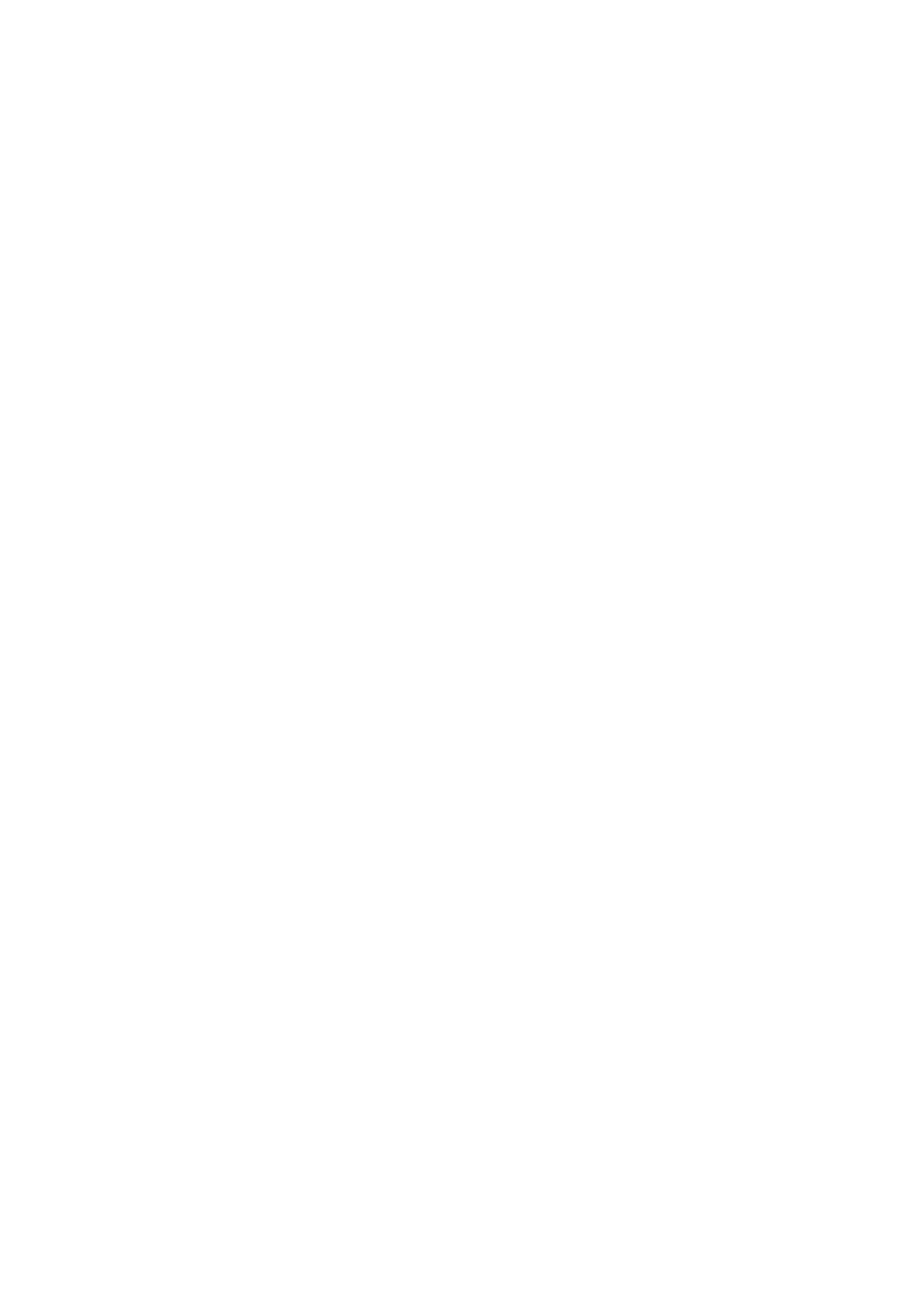The postoperative course was uneventful, the patient being discharged in the sixth postoperative day. At one month follow-up the performed ultrasound revealed the absence of residual ureterohydronephrosis, while the patient declared the resolution of the urinary symptoms.



*Figure 1. The specimen of total hysterectomy with bilateral adnexectomy for a large isthmic uterine fibroid*



*Figure 2. The sectioned specimen revealing the fibroid*

## **Discussions**

Acute urinary retention is rarely encountered in women, the most commonly encountered causes being related to the presence of pregnancy, the enlarged uterus compressing the ureters, to the association of lumbar disc herniation or other neurological disorders, perineal abscesses, ectopic pregnancy or postoperatively after pelvic surgery (5-7).

However, fibroids induced acute urinary retention is a very rare condition, which, if not treated with radical intent, might induce the apparition of urinary bladder diverticula, vesico-uereteral reflux or recurrent urinary tract infection (4). When it comes to the mechanism of apparition of urinary retention, it seems that the most commonly incriminated is the mechanical one, consisting of the mechanical compression between the uterine cervix and the symphisis pubis of the bladder neck (8). However, any other condition which might lead to the uterine impactation in the bony pelvis might induce acute urinary retention (9). Other incriminated mechanisms are related to pelvic congestion due to hormonal modifications during menstruation, detrusor ischemia due to fibroid compression or nervous compression due to fibroid compression (10,11).

Moreover, certain authors reported the presence of intermittent urinary retention which is induced by maintaining the patient in the supine position; in such cases patients are able to void while standing but not when sitting or in the supine position due to the compression of the bladder neck and internal urethral orifice (3); in such cases patients initially develop changing of the voiding position followed by intermittent urinary retention, and finally complete acute urinary retention.

When it comes to the therapeutic strategies in such cases, they might consist of various therapeutic approaches ranging from uterine artery embolization to total hysterectomy (1,4).

An interesting series of patients presenting acute urinary retention due to uterine fibroids was published by Singh *et al.* and included four such cases. Patients' ages at the time of developing acute urinary retention ranged between 25 and 42 years, while the number of fibroids compressing the urinary bladder ranged between one and two, with the largest diameter ranging between 9.3 cm and 14.2 cm. In all cases patients were submitted to surgery for acute urinary retention and consisted of inter-adnexal total hysterectomy in two cases (with ages of 36 and 39 years), total hysterectomy with bilateral adnexectomy in one case (in the 42-year-old patient) and myomectomy (in the case of the 25-year-old patient) (11).

A review study conducted on this theme and published by Wu *et al.* included 16 case reports and five case series totalizing 37 cases of patients diagnosed with acute urinary retention due to uterine fibroids. Patients' ages ranged between 27 and 75 years while the dominant dimensions of the uterine fibroids ranged between 5.7 and 22.4 cm (12). Among the 16 cases included in this study, there were also six cases submitted to surgery for acute urinary retention due to uterine fibroids, by the authors at St. Michael's Hospital in Toronto, Canada from January 2011 to December 2013. All cases included in the study were premenopausal or menopausal and presented the largest diame